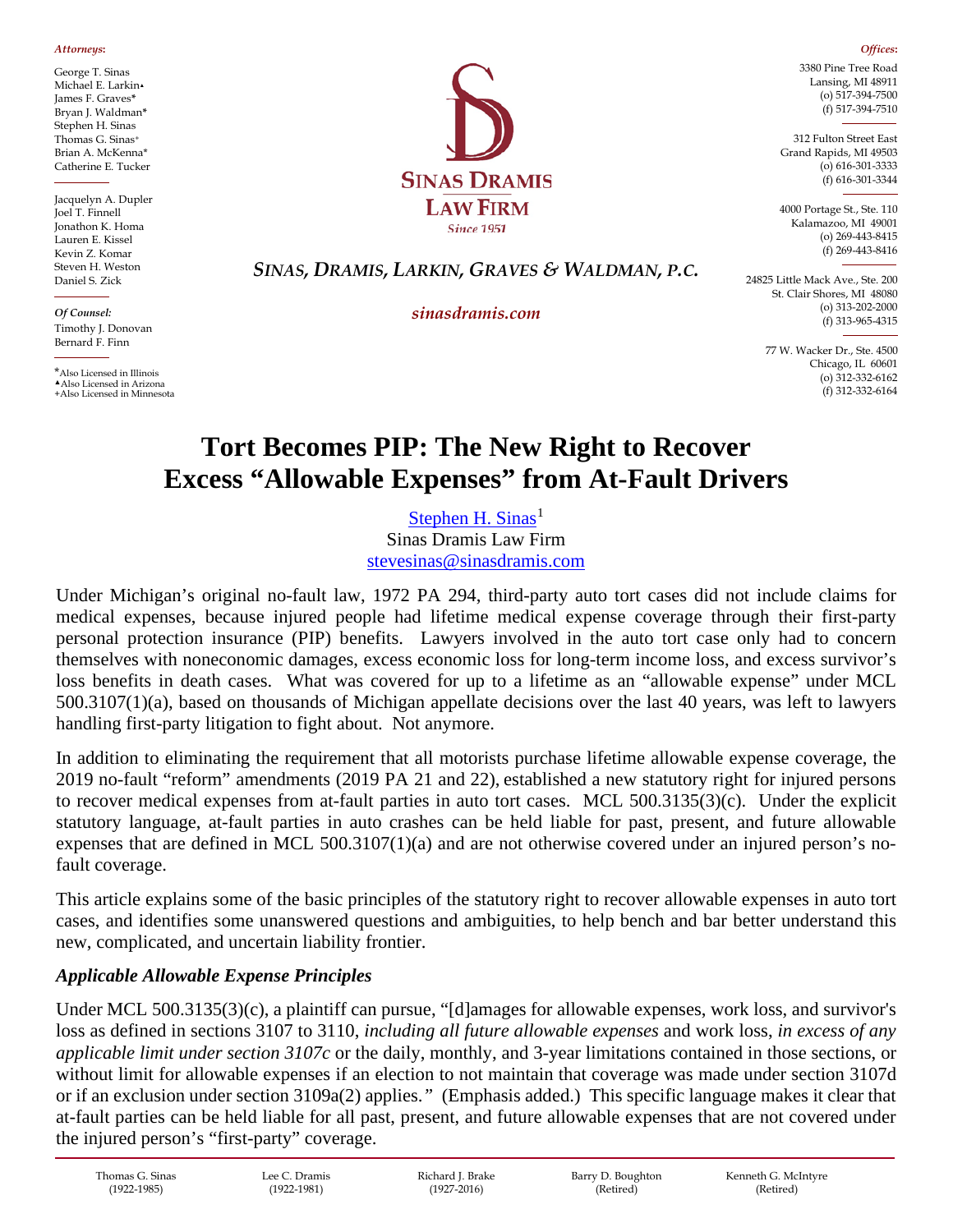Notably, there is no guidance in the statute or existing first-party case law about litigating future projections of allowable expense claims in an auto tort case. This will have to be addressed through future litigation. Meanwhile, auto tort cases involving allowable expenses claims must apply all other established definitions and principles of allowable expenses benefits under MCL 500.3107(1)(a).

Based on the language of MCL 500.3107(1)(a) and extensive appellate case law, allowable expenses go well beyond typical medical and rehabilitation services. They have been accepted to include: commercial and noncommercial in-home attendant care and supervision; various form of ongoing rehabilitation services, vocational rehabilitation, medical mileage, handicap-accessible home and vehicle modifications; case management services; guardianship and conservator services, etc. Thus, when an injured person has the right to seek allowable expenses in their auto tort case and is going to have further treatment or surgery, their damages that could be pursued in the tort case include any other reasonably necessary expenses associated with that treatment or surgery, *e.g.,* additional rehabilitation, durable medical equipment, home accommodations, homecare assistance and supervision, etc. Ultimately, an attorney handling an auto tort case will have to assess the full range of products, services and accommodations that may be reasonably necessary for an injured person's care, recovery, or rehabilitation.

In addition, attorneys handling auto cases should be mindful of the detailed judicial constructions of allowable expenses, especially over the last 15 or so years, including:

- *Griffith v State Farm Mut Auto Ins Co*, 472 Mich 521, 535; 697 NW2d 895 (2005), defined expenses for recovery or rehabilitation as *"*costs expended in order to bring an insured to a condition of health or ability *sufficient to resume his preinjury state"*. (Emphasis added.) *Griffith* also explained the term "care" "must have a meaning that is broader than 'recovery' and 'rehabilitation' but is not so broad as to render those terms nugatory.*" Id.* Both "recovery" and "rehabilitation" refer to an underlying injury; likewise, the nofault statute as a whole applies only to an "injured person." The Court concluded, "It follows that the Legislature intended to limit the scope of the term 'care' to expenses for those products, services, or accommodations whose provision is necessitated by the injury sustained in the motor vehicle accident." *Id.* "Care", therefore, "may encompass expenses for products, services, and accommodations that are necessary because of the accident but that may not restore a person to his preinjury state.*" Id*. *Griffith* has never been overruled, so its statutory construction of the scope of allowable expenses should also be considered in auto tort cases involving allowable expense claims.
- *Johnson v Recca*, 492 Mich 169; 821 NW2d 520 (2012), and *Douglas v Allstate Ins Co,* 492 Mich 241; 821 NW2d 472 (2012), simultaneously expanded upon the principles established in *Griffith* and assertions about what services constitute allowable expenses under MCL 500.3107(1)(a), rather than replacement services under MCL 500.3107(1)(c). *Johnson* at 180 ("separate and distinct categories of PIP benefits.") For example, the Court held, "even if Mrs. Douglas's claimed supervision of plaintiff does not restore plaintiff to his preinjury state, testimony given at trial indicates that arguably at least some of this claimed supervision was for plaintiff's care as necessitated by the injury sustained in the motor vehicle accident and not for ordinary and necessary services that every Michigan household must undertake." *Douglas* at 264. Furthermore, actually feeding an injured adult constitutes "care" under MCL 500.3107(1)(a) ("The need to have someone feed the injured person would not have existed absent the injuries \* \* \*.") *Johnson*  at 181, footnote 7. On the other hand, food preparation for an adult does not amount to "care" for purposes of MCL 500.3107(1)(a) ("Cooking was required both before and after plaintiff's injury \* \* \* .") *Johnson*  at 181. The Court ultimately acknowledged, in some situations, there are "expenses for products or services that are required after the injury in a manner indistinguishable from those required before the injury", which therefore cannot be *"care"* under MCL 500.3107(1)(a). *Johnson* at 180. Further, while

Page 2 of 8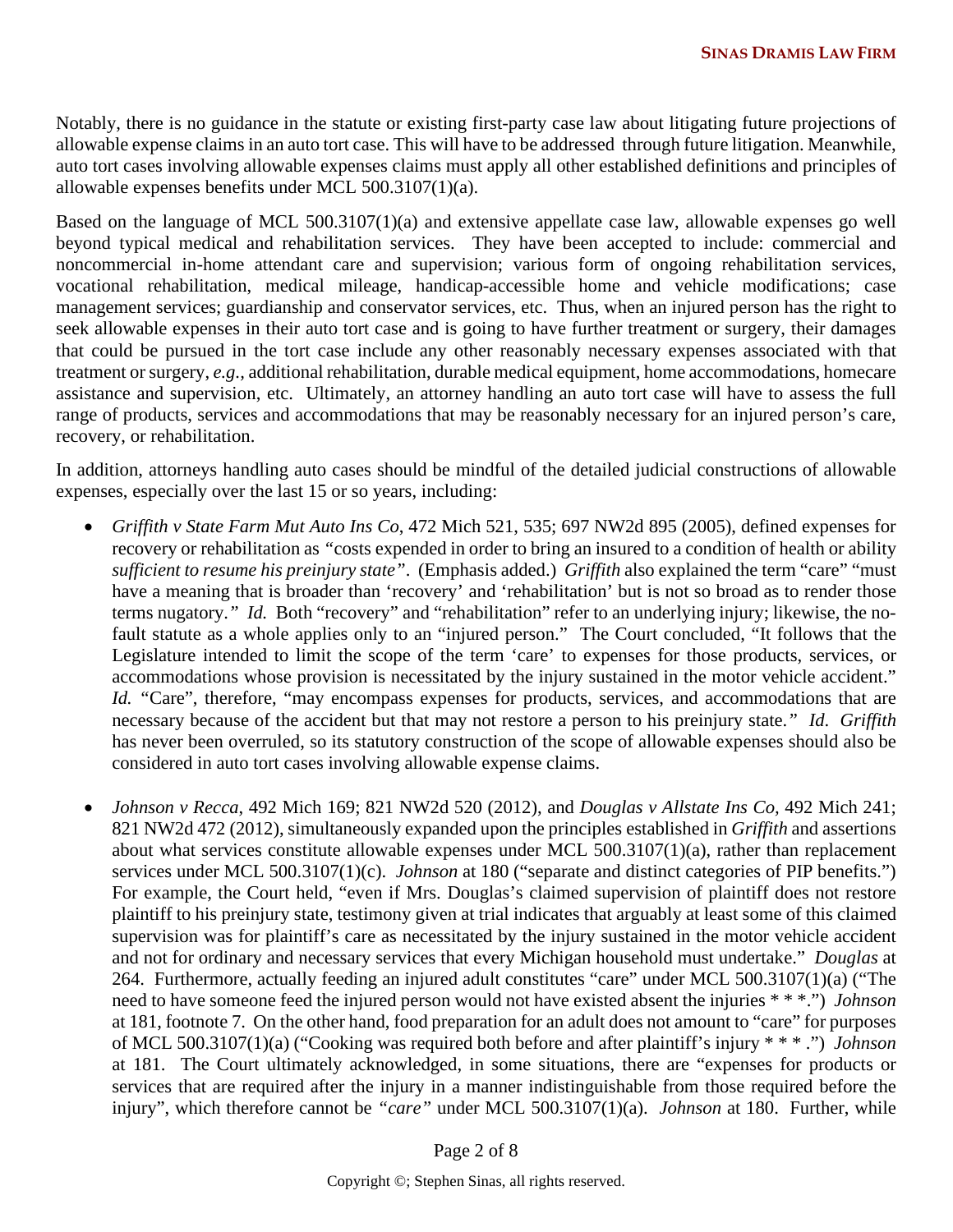an injured person can recover excess allowable expenses in an auto tort case, the *Johnson* Court held that based on MCL 500.3135(3)(c), an injured person cannot recover excess replacement services in their tort case. *Johnson* at 172, 197.

• *Admire v Auto-Owners Ins Co*, 494 Mich 10, 31-32, 34; 831 NW2d 849 (2013), held that the base cost of an injured person's handicap-accessible van was not an allowable expense. The Court announced that an analysis had to be made whether the expense could be categorized as an *"expense of a wholly different essential character"*, a *"combined product"*, or an *"integrated product"*. *Admire* at 27-30 (Emphasis added.) These concepts crafted in *Admire* go well beyond the statutory language of MCL 500.3107(1)(a), but they have not been overruled.

#### *Causation Standards*

Causation of allowable expenses has been further addressed in many appellate PIP opinions, which could have significant implications for allowable expense claims in auto tort cases. Although MCL 500.3107(1)(a) does not include explicit causation language, appellate courts have acknowledged that the "arising out of" causation standard applicable to issues of entitlement to PIP benefits under MCL 500.3105(1) applies to issues regarding whether a person's need for a particular allowable expense benefit sufficiently relates to the care, recovery or rehabilitation of a person's auto injuries. For purposes of entitlement issues under MCL 500.3105, it is well established that based on "arising out of" causation, an injured person is not required to establish that the vehicle crash was the "direct", only or even proximate, cause of an otherwise allowable expense for the trier of fact to decide whether it "arises out of" the accident. See, e.g., *Thornton v Allstate Ins Co,* 425 Mich 643, 659-660; 391 NW2d 320 (1986) (causal connection must be "more than incidental, fortuitous or 'but for'" under MCL 500.3105[1]); *Bradley v Detroit Automobile Inter-Ins Exch,* 130 Mich App 34, 42; 343 NW2d 506 (1983) (lane switching in traffic); *Putkamer v Transamerica Ins Corp of America,* 454 Mich 626, 634; 563 NW2d 683 (1997) (slipping on ice while entering parked vehicle). In cases such as *Scott v State Farm Mut Auto Ins Co*, 278 Mich App 578, 586–587; 751 NW2d 51 (2008), *vacated in part and lv den* 482 Mich 1074; 758 NW2d 249 (2008), *order vacated and lv den on reconsideration* 483 Mich 1032; 766 NW2d 273 (2009), the *"arising out of"* causation standard has been applied to allowable expense benefits under MCL 500.3107(1)(a). Under this standard, if the person's auto injury was one of the significant causes for the injured person needing a particular expense, the no-fault insurer is responsible for 100% for that expense under MCL 500.3107(1)(a). An insurance company is not able to diminish its liability for payment of allowable expenses under MCL 500.3107(1)(a) by seeking to allocate a portion of those expenses to non-accident causes.

For tort cases involving excess allowable expenses, the tortfeasor would be liable for any injuries proximately caused by their negligence. M Civ JI 36.06. The unanswered question under the statutory revisions is whether the tortfeasor is liable for all allowable expenses that "arise out of" those proximately caused injuries? That should be the result because arising out of has been recognized as the causation standard applicable to allowable expenses under MCL 500.3107(1)(a).

#### *Allowable Expenses and Accountability*

Attorneys handling auto tort cases must also consider how to best raise allowable expenses in the context of holding at-fault parties accountable. In the past, juries in no-fault PIP cases were typically instructed that the right to recover allowable expenses is part of Michigan's no-fault insurance system. M Civ JI 35.01. This could trigger subjective attitudes from jurors who think negatively of insurance companies, or perhaps believe that awarding the full amount of the injured person's allowable expenses burdens the no-fault insurance system and contributes to the rising cost of everyone's auto insurance.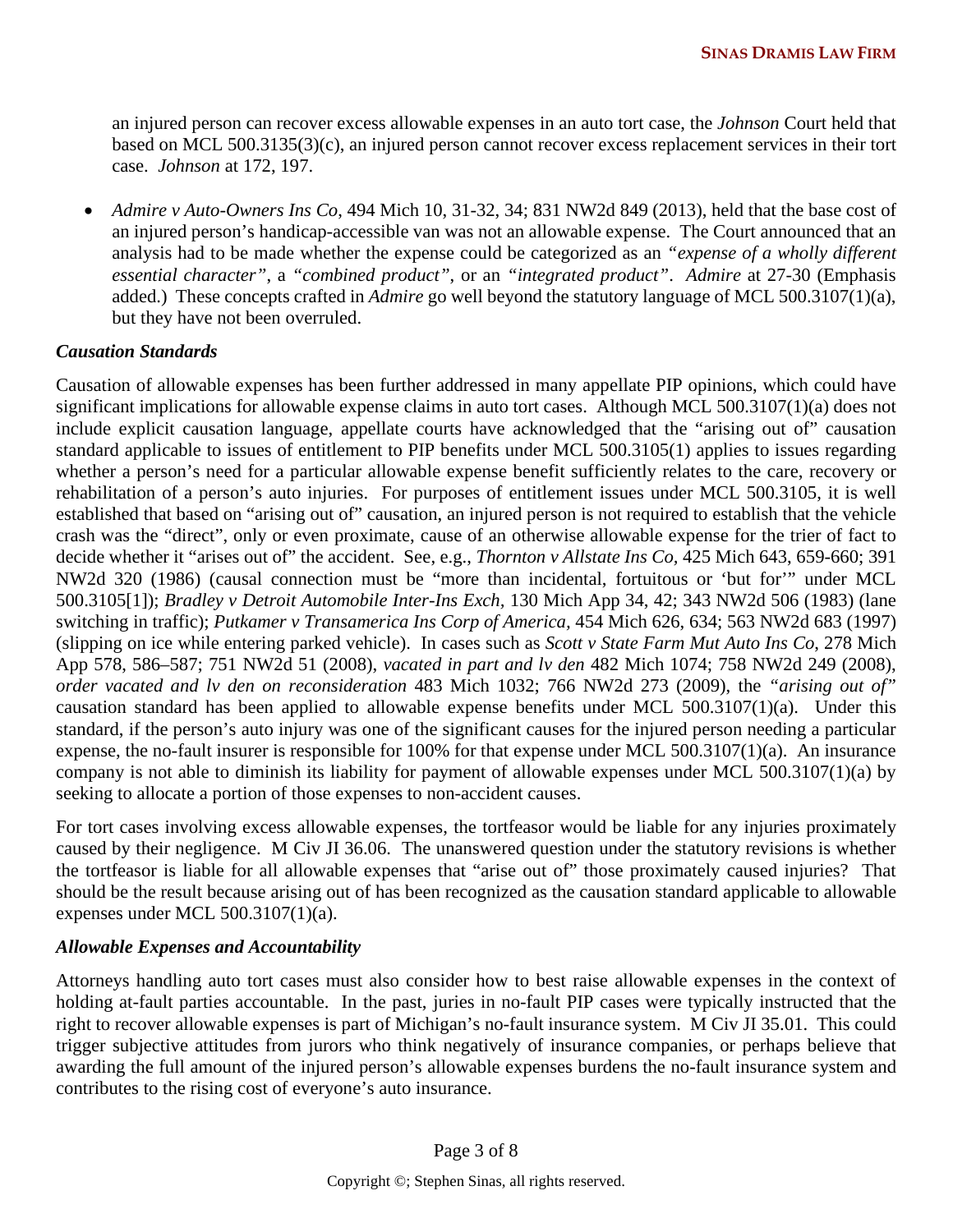Now, in auto tort cases involving allowable expense claims, payment may be persuasively connected to providing some justice for the seriously injured person and accountability for the consequences of the at-fault parties' wrong-doing.

It is not entirely clear to what extent jurors will learn about no-fault insurance limits and the insurance buying "choices" of the parties involved. For example, liability insurance may be admissible if offered as "proof of agency, ownership, or control, if controverted, or bias or prejudice of a witness." MRE 411. But, due to the specific prohibition on referencing insurance coverage in tort cases under MCL 500.3030, "except as otherwise provided by law", trial courts will likely do everything possible to minimize and/or eliminate references to the parties' no-fault limits in auto tort cases.

#### *PIP Opt-Outers Can Recover All Allowable Expenses*

Medicare recipients and persons with qualified health insurance coverage now may opt out of buying allowable expense coverage. See MCL 500.3107d and MCL 500.3109a(2). People who opt out cannot recover allowable expense benefits through their first-party insurance. Based on MCL 500.3135(3)(c), however, they clearly have the right to seek recovery of all past, present, and future allowable expenses in their tort case.

Because opt-outers have such a broad right to recover all their allowable expenses in tort, significant liens will be asserted in their auto negligence cases, especially by Medicare or ERISA health insurance plans. These lienholders will seek reimbursement of all medical expenses paid in relation to the person's injuries. In many cases, assuming these liens are enforceable, they will greatly diminish the amounts seriously injured opt-outers can recover for their own noneconomic damages.

## *When Do Allowable Expenses Exceed PIP Limits?*

Opt-outers can clearly recover all past, present and future allowable expenses in an auto tort case. Also, because lifetime no-fault coverage does not have any dollar "limit", those who have it will never have the right to pursue allowable expenses from at-fault parties in an auto tort case. For those who have chosen capped no-fault coverage, however, it is not clear when their right to recover allowable expenses in an auto tort case is activated.

MCL 500.3135(3)(c) specifies that the right of injured people with capped no-fault coverage to recover allowable expenses in an auto tort case depends upon establishing that the expenses sought are *"*in excess of any applicable limit under Section 3107c \* \* \*." Unfortunately, the statute provides no further explanation regarding how to determine whether medical expenses sought in a tort case actually exceed those limits.

For a plaintiff's accrued allowable expenses, has the excess threshold been reached based on the amount no-fault insurance actually paid for the injured person's medical care? Or is it based on the amount the providers charged for their medical care? The outcome of this issue will have an enormous impact on how these claims are pursued and when they become viable. Further, by July 2021, new no-fault provider fee schedule will take effect that will drastically reduce providers' rate of reimbursement compared to the amounts they actually charge. MCL 500.3157.

In tort cases where the injured person is receiving ongoing treatment but has not yet exceeded their chosen PIP limit, the injured person's attorney should continually monitor whether the excess threshold has been reached. Furthermore, when the excess threshold has not yet been reached, any life care plan should project when it will be and factor that date into the plan and overall analysis.

For injured people with capped, coordinated PIP coverage who have health insurance is the excess threshold reached when the plaintiff exhausts all coverage available through health insurance and under their coordinated capped PIP choice plan? Should at-fault parties essentially get the benefit of the injured person's health insurance

Page 4 of 8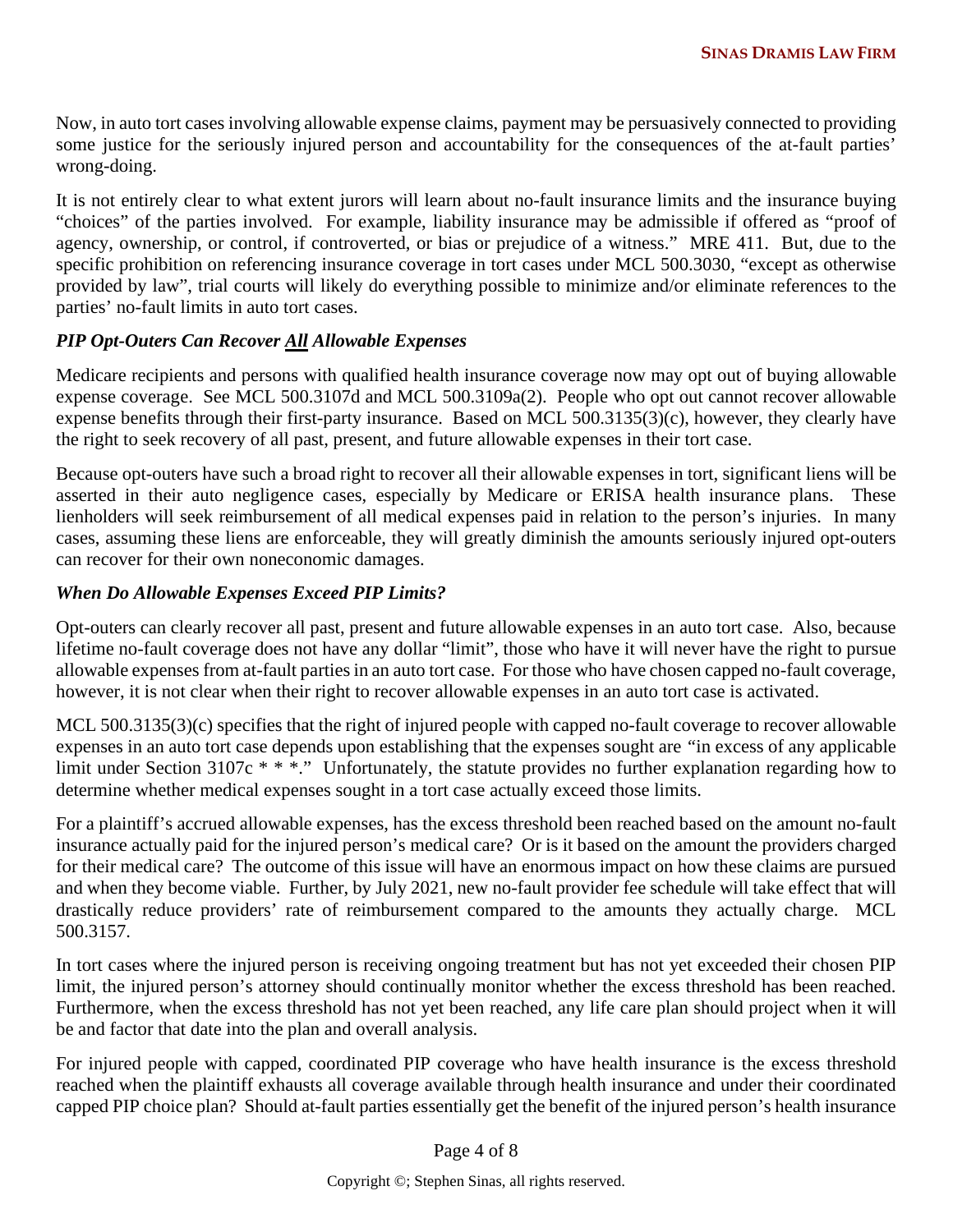coverage? How long, if at all, should the injured person's health insurance coverage be factored into whether the excess threshold has been exceeded? The 2019 no-fault amendments provide no guidance on answering these questions.

#### *Special Analysis for Assigned Claims Plan Claimants*

There is a separate issue for injured people claiming no-fault PIP benefits through the Assigned Claims Plan (ACP) and subject to the two possible ACP benefit caps. Most ACP claimants are subject to \$250,000 allowable expense cap. MCL 500.3172(7)(a) and MCL 500.3107 $c(1)$ (b). A \$2,000,000 allowable expense cap applies to a much smaller group of ACP claimants who have qualified health insurance, opt-out of no-fault medical expense coverage, end up losing their health insurance, and then within 30 days of that loss of health insurance, are injured in a crash before they were able to secure uncoordinated no-fault insurance coverage. MCL 500.3172(7)(b) and MCL 500.3109a(2). The question becomes whether either group of ACP claimants can recover their excess allowable expenses in an auto tort case.

The language of MCL 500.3135(3)(c) refers only to tort claims for expenses in excess of those defined or referenced in MCL 500.3107 to MCL 500.3110. The \$250,000 allowable expense cap on ACP claimants is found in MCL 500.3172(7)(a). However, that section explicitly incorporates by reference expenses payable under MCL 500.3107c(1)(b). This cross-referenced provision falls within the specified statutory range for allowable tort claims under MCL 500.3135(3)(c). Therefore, the amended no-fault act can be fairly construed to permit ACP claimants to recover allowable expense claims in their auto tort case exceeding the ACP's \$250,000 cap. Claimants through the ACP generally must be paid on a coordinated basis, except for Medicare and Medicaid beneficiaries and claims arising from coverage disputes. MCL 500.3172(5). Therefore, when ACP claimants bring excess allowable expense claims in their auto tort cases, the unanswered questions arise that arise in coordinated no-fault situations, as discussed above, also would arise.

For the small number of ACP claimants who would be eligible for the \$2,000,000 cap, MCL 500.3172(7)(b), the analysis is slightly different. The special \$2,000,000 cap for these select claimants incorporates by reference MCL 500.3107d(6)(c) and MCL 500.3109a(2)(d)(ii). Those provisions also fall within the statutory range specified in MCL 500.3135(3)(c). Accordingly, there appears to be a comparable argument that these select ACP claimants ought to be permitted to recover excess allowable expenses in auto tort cases.

#### *No Injury Threshold Required for Michigan Residents*

Under the original no-fault law, excess economic damages were never subject to the threshold injury requirement that applies to noneconomic damages. See 1972 PA 294 and 2012 PA 158, §3135(3)(c). The 2019 revisions actually expanded that right to recover allowable expenses to be "without limit for allowable expenses if an election to not maintain that coverage was made under section 3107d or if an exclusion under section 3109a(2) applies." 2019 PA 21 and 22, MCL 500.3135(3)(c). Accordingly, in auto tort cases involving opt-outers who are Michigan residents and can claim all past, present, and future allowable expenses from the at-fault parties, a third-party case may still be worth pursuing to recover the injured person's allowable expenses. The only exception to the rule is that, as further addressed below, out-of-state residents injured in Michigan crashes must prove a threshold injury to recover any of their allowable expenses in an auto tort case. MCL 500.3135(1) and  $(3)(d)$ .

#### *Pure Comparative Negligence Applies*

An injured person is barred from recovering noneconomic loss damages in auto tort case when they are more than 50 percent at-fault for the crash. MCL 500.3135(2)(b). However, for purposes of economic damages for allowable expense claims in auto tort cases, pure comparative negligence applies. See MCL 500.3135(2) and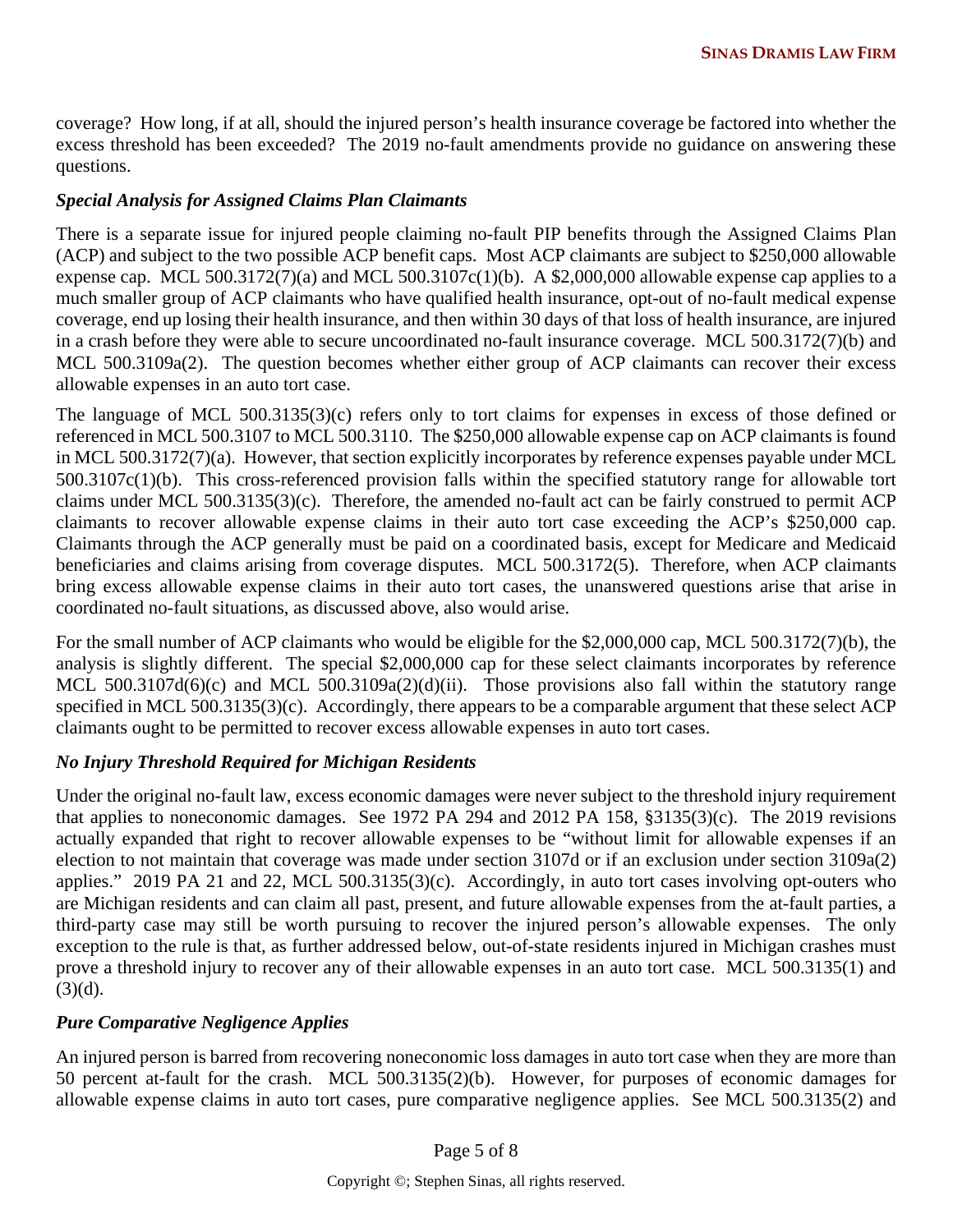MCL 500.3135(3)(c). As further explained below, one exception to the rule is that allowable expense claims of out-of-state residents in auto tort cases are also subject to the 51% rule, rather than pure comparative negligence. MCL 500.3135(2)(b) and (3)(d). Furthermore, pursuant to MCL 600.2955a(1), intoxicated drivers who are, as a result of their impaired ability to function, 50% or more "the cause" for a crash may be completely barred from both noneconomic damages and economic damages. For all other people, pure comparative negligence appears to apply to their right to right excess allowable expenses.

Under pure comparative negligence, the injured person is not barred from recovering allowable expenses even if the factfinder determines the injured person is more at-fault. *Placek v Sterling Heights*, 405 Mich 638, 661; 275 NW2d 511 (1979). Application of pure comparative negligence to allowable expense claims in tort cases could result in some complicated consequences. For example, if a defendant is seriously negligent and catastrophically injured, while the plaintiff is also seriously injured and somewhat comparatively negligent, and both parties have chosen capped PIP coverage and incur hundreds of thousands of dollars in medical expenses exceeding their own allowable expense coverage, the injured defendant could potentially countersue the plaintiff for their excess allowable expenses. Do the respective liabilities of each party for these excess allowable expenses offset their respective recoveries? Do each of them need different lawyers to prosecute their own excess allowable expense tort claims and to defend against the opposing party's claims? Moreover, what happens if the plaintiff also has a claim for underinsured motorist (UIM) benefits? Is that plaintiff's insurer in a conflict-of-interest situation when it attempts to defend itself in the UIM claim, while also having the contractual obligation to defend and represent the plaintiff in the defendant's countersuit for excess allowable expenses? Should all these claims, tort and UIM, be litigated and tried together? It is unclear how these complicated liability situations will be addressed going forward.

#### *How Much Must a Defendant Pay for Excess Allowable Expenses?*

Although MCL 500.3135(3)(c) makes it clear that a plaintiff may recover accrued and future excess allowable expenses in an auto tort case, there is no specific stated amount at-fault parties must pay for these expenses. Because MCL 500.3135(3)(c) incorporates by reference MCL 500.3107(1)(a) and does not make any reference to the fee schedule section of the no-fault law, MCL 500.3157, there is a strong argument at-fault parties are liable to pay excess medical expense based on the *"reasonable charge"* standard under MCL 500.3107(1)(a). Furthermore, under general tort law principles, the liability of negligent actors for medical expenses is based on a standard of reasonableness. See M Civ JI 50.50. The no-fault amendments do not change or modify these basic principles, and they give no explicit indication that the provider fee schedule would apply in tort cases. Accordingly, the reasonable charge standard should apply to accrued and future excess allowable expenses recoverable under MCL 500.3135(3)(c). Future medical expenses, however, will be subject to reduction to present value. See MCL 600.6306(2); M Civ JI 53.03; *Currie v Fiting*, 375 Mich 440, 455; 134 NW2d 611 (1965).

#### *Can Charges Exceeding the No-Fault Fee Schedule Be Recovered?*

As noted above, the new no-fault provider fee schedule limitations are found only in MCL 500.3157, which is not incorporated by reference into MCL 500.3135(3)(c). There is uncertainty as to whether a provider can pursue a patient directly for payment of provider charges that exceed the new statutory fee schedule. The fee schedule provisions of subsections 3157(2), (3), (6), and (7), all state that the providers who are subject to each of those provisions are *"not eligible for payment or reimbursement under this chapter, for more than the following \* \* \*.*" (Emphasis added.) However, it is not clear whether this language prevents the provider from pursuing the patient under contract law, rather than *"under this chapter?"* If provider-patient contractual claims were to be recognized in the post-revision era, that would further bolster providers in asserting their right to be paid and/or claim a lien in the patient's tort case for charges exceeding the new MCL 500.3157 fee schedule.

Page 6 of 8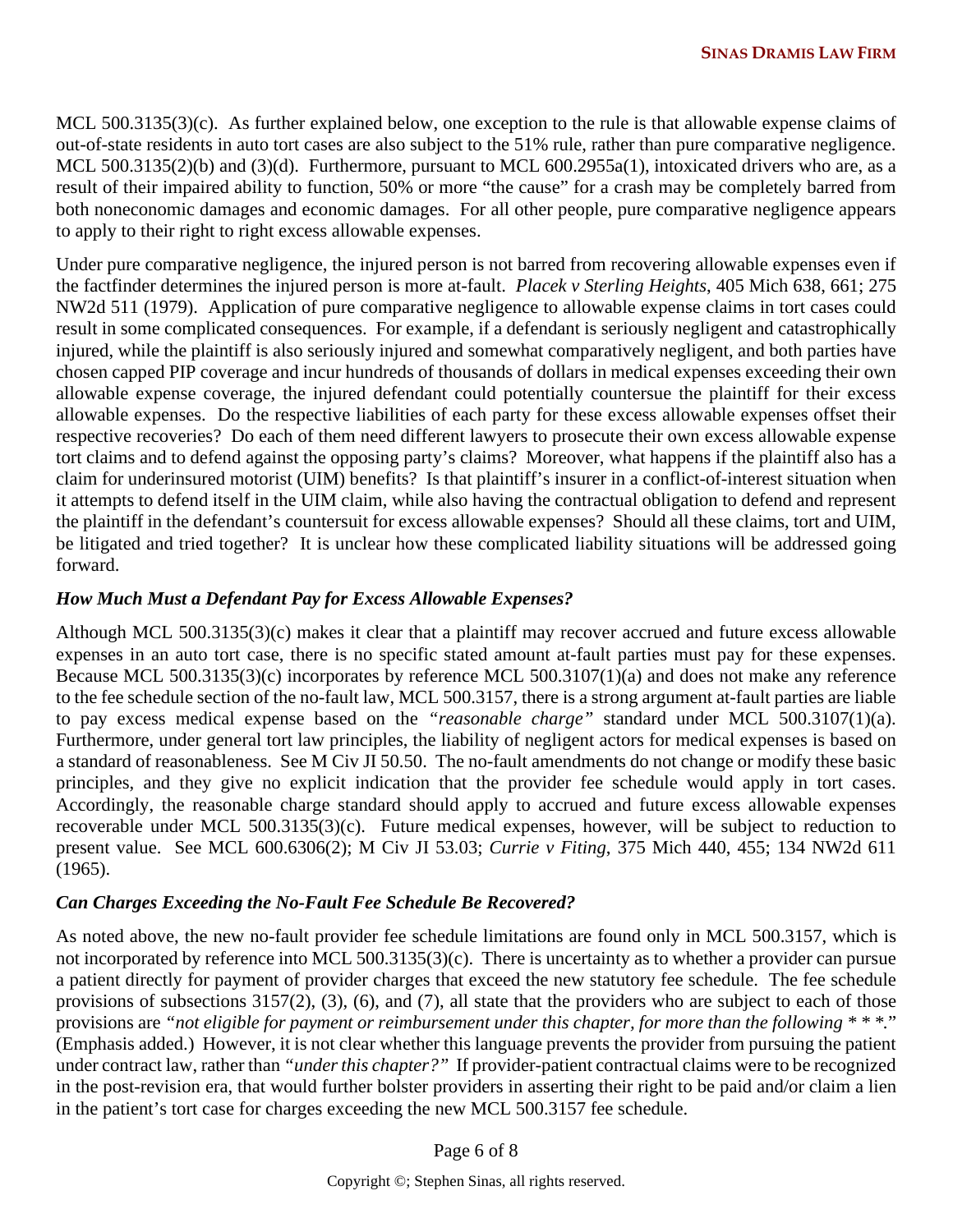If providers can pursue their charges exceeding the fee schedule, a question remains whether the injured person has crossed the excess allowable expense threshold in an auto tort case under MCL 500.3135(3)(c). Presumably, the providers' excess charges also cannot be recovered in an auto tort case unless the injured person's applicable no-fault coverage has been exhausted.

#### *Unfair Treatment of Out-of-State Residents*

The 2019 amendments gutted the no-fault rights of out-of-state residents injured in Michigan crashes. These nonresidents are now disqualified from recovering no-fault benefits for their injuries, unless they own a vehicle that is both registered and insured in Michigan. MCL 500.3113(c). This disqualification applies whether or not the out-of-state resident was insured under an out-of-state policy issued by an insurer authorized to sell auto insurance in Michigan (formerly known as a *"*section 3163 certified insurer*"*). Under MCL 500.3135(3)(d), the allowable expenses of an out-of-state resident may be recovered in tort, but only if the out-of-state resident sustains a threshold injury (*i.e.,* death, serious impairment of body function or permanent serious disfigurement). Furthermore, all economic loss and noneconomic loss damage claims by out-of-state residents are subject to the 51% comparative negligence rule, meaning they are not recoverable in a tort case when an out-of-state plaintiff is found to be more than 50% at fault. See MCL 500.3135(2)(b). In addition, "security" for payment of no-fault benefits is required by a nonresident owner or registrant of a vehicle not registered in Michigan if the vehicle is operated in Michigan for an aggregate of more than 30 days in any calendar year. MCL 500.3102(1). Ultimately, there is no question out-of-state residents are treated badly under the 2019 amendments with respect to both their first-party no-fault benefits and their tort rights.

## *Potential Expanded Liability for Tortfeasors Opting-Out of PIP Coverage*

There is a separate question whether opt-outers who are defendants in tort actions have the benefits of the tort immunities set forth in the no-fault act, or whether they can be held fully liable in tort for all economic and noneconomic damages they negligently cause. The tort immunities available to an insured defendant are set forth in MCL 500.3135(3), which states, "tort liability arising from the ownership, maintenance, or use within this state of a motor vehicle with respect to which the security required by section 3101(1) was in effect is abolished except as to \* \* \*." MCL 500.3101(1) requires that, "[e]xcept as provided in sections 3107d and 3109a, the owner or registrant of a motor vehicle required to be registered in this state shall maintain security for payment of benefits under personal protection insurance and property protection insurance as required under this chapter, and residual liability insurance." Security, however, is "only required to be in effect during the period the motor vehicle is driven or moved on a highway." MCL 500.3101(1). Does a defendant who has opted out of the statutory mandate to carry no-fault PIP coverage have the same tort immunities as those persons who have continued to pay into the PIP system by purchasing no-fault coverage? Tort immunity under the no fault act was based on the legislative compromise that people who purchase no-fault insurance will be allowed to benefit from a partial shield from tort liability, except as otherwise set forth by the statute. MCL 500.3135; *Citizens Ins Co of America v Tuttle*, 411 Mich 536, 546-547; 309 NW2d 174 (1981). If an opt-outer does not pay into that system, an argument can be made that they should not get the benefits of the tort immunities at all and could be held liable for all commonlaw damages that would be typically recoverable in a negligence action.

#### *Can Uninsured Owners or Registrants Recover Allowable Expenses?*

Under MCL 500.3113(b), an injured person is disqualified from first-party no-fault benefits when injured while operating an uninsured motor vehicle or motorcycle of which the injured person is the owner or registrant. Whether they are also disqualified from recovering allowable expenses in an auto tort case does not have a clear answer. It could be argued that all the person's allowable expenses could be claimed in the auto tort case under MCL 500.3135(3)(c), because there is no applicable *"limit"* when the person is uninsured and all those expenses